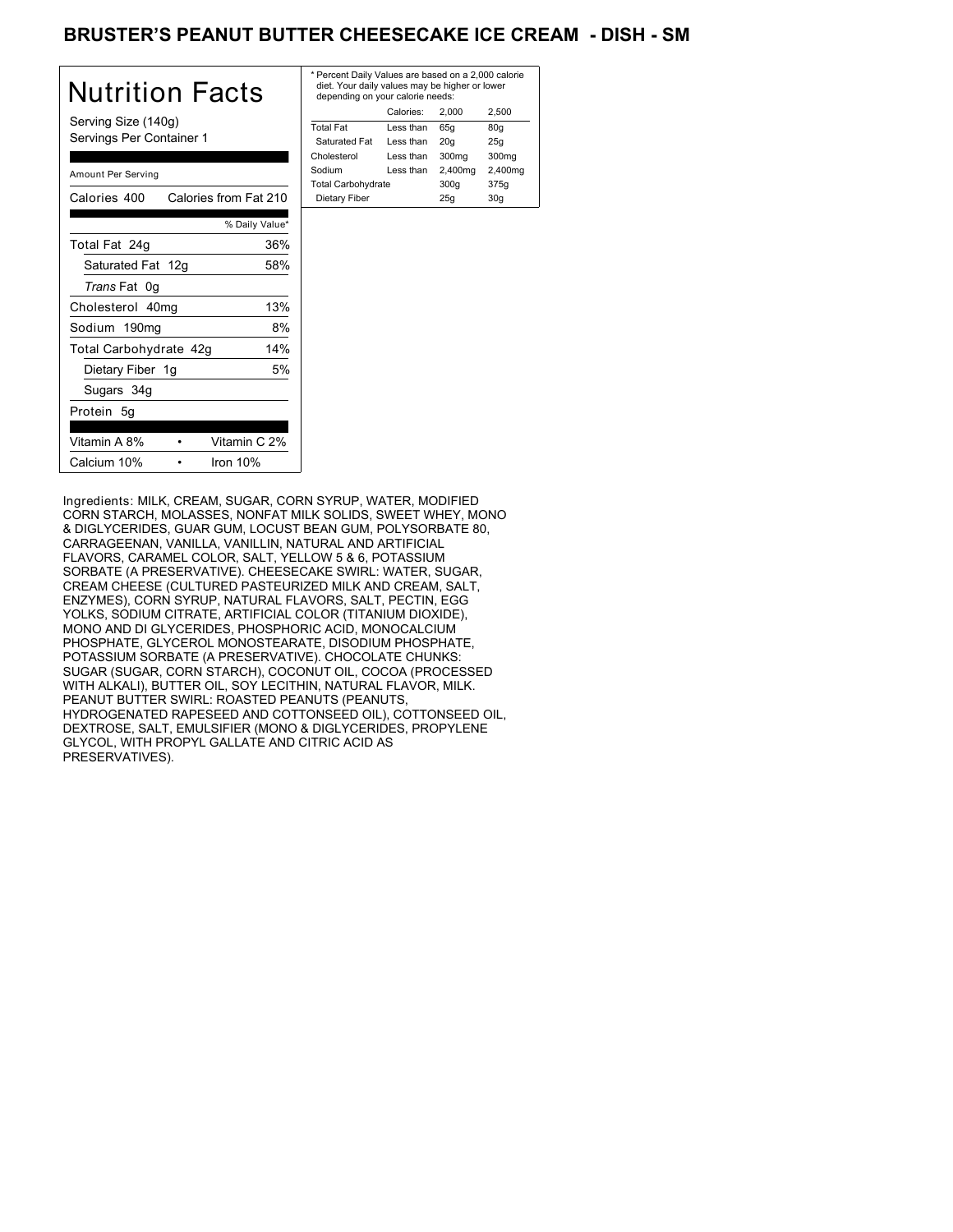# BRUSTER'S PEANUT BUTTER CHEESECAKE ICE CREAM - DISH - REG

| Nutrition Facts                                 | * Perce<br>diet.<br>depe    |
|-------------------------------------------------|-----------------------------|
| Serving Size (210g)<br>Servings Per Container 1 | <b>Total F</b><br>Satur     |
| Amount Per Serving                              | Choles<br>Sodiur<br>Total C |
| Calories 600<br>Calories from Fat 320           | Dieta                       |
| % Daily Value*                                  |                             |
| Total Fat 35g<br>54%                            |                             |
| Saturated Fat 17g<br>87%                        |                             |
| Trans Fat 0g                                    |                             |
| 19%<br>Cholesterol 55mg                         |                             |
| 12%<br>Sodium 280mg                             |                             |
| 21%<br>Total Carbohydrate 63g                   |                             |
| 8%<br>Dietary Fiber 2g                          |                             |
| Sugars 51g                                      |                             |
| Protein 8g                                      |                             |
| Vitamin A 15%<br>Vitamin C 4%                   |                             |
| Calcium 15%<br>Iron $15%$                       |                             |

| * Percent Daily Values are based on a 2,000 calorie<br>diet. Your daily values may be higher or lower<br>depending on your calorie needs: |           |         |         |
|-------------------------------------------------------------------------------------------------------------------------------------------|-----------|---------|---------|
|                                                                                                                                           | Calories: | 2.000   | 2.500   |
| <b>Total Fat</b>                                                                                                                          | Less than | 65q     | 80g     |
| Saturated Fat                                                                                                                             | Less than | 20q     | 25q     |
| Cholesterol                                                                                                                               | Less than | 300mg   | 300mg   |
| Sodium                                                                                                                                    | Less than | 2,400mg | 2,400mg |
| <b>Total Carbohydrate</b>                                                                                                                 |           | 300q    | 375g    |
| Dietary Fiber                                                                                                                             |           | 25q     | 30q     |
|                                                                                                                                           |           |         |         |

Ingredients: MILK, CREAM, SUGAR, CORN SYRUP, WATER, MODIFIED CORN STARCH, MOLASSES, NONFAT MILK SOLIDS, SWEET WHEY, MONO & DIGLYCERIDES, GUAR GUM, LOCUST BEAN GUM, POLYSORBATE 80, CARRAGEENAN, VANILLA, VANILLIN, NATURAL AND ARTIFICIAL FLAVORS, CARAMEL COLOR, SALT, YELLOW 5 & 6, POTASSIUM SORBATE (A PRESERVATIVE). CHEESECAKE SWIRL: WATER, SUGAR, CREAM CHEESE (CULTURED PASTEURIZED MILK AND CREAM, SALT, ENZYMES), CORN SYRUP, NATURAL FLAVORS, SALT, PECTIN, EGG YOLKS, SODIUM CITRATE, ARTIFICIAL COLOR (TITANIUM DIOXIDE), MONO AND DI GLYCERIDES, PHOSPHORIC ACID, MONOCALCIUM PHOSPHATE, GLYCEROL MONOSTEARATE, DISODIUM PHOSPHATE, POTASSIUM SORBATE (A PRESERVATIVE). CHOCOLATE CHUNKS: SUGAR (SUGAR, CORN STARCH), COCONUT OIL, COCOA (PROCESSED WITH ALKALI), BUTTER OIL, SOY LECITHIN, NATURAL FLAVOR, MILK. PEANUT BUTTER SWIRL: ROASTED PEANUTS (PEANUTS, HYDROGENATED RAPESEED AND COTTONSEED OIL), COTTONSEED OIL, DEXTROSE, SALT, EMULSIFIER (MONO & DIGLYCERIDES, PROPYLENE GLYCOL, WITH PROPYL GALLATE AND CITRIC ACID AS PRESERVATIVES).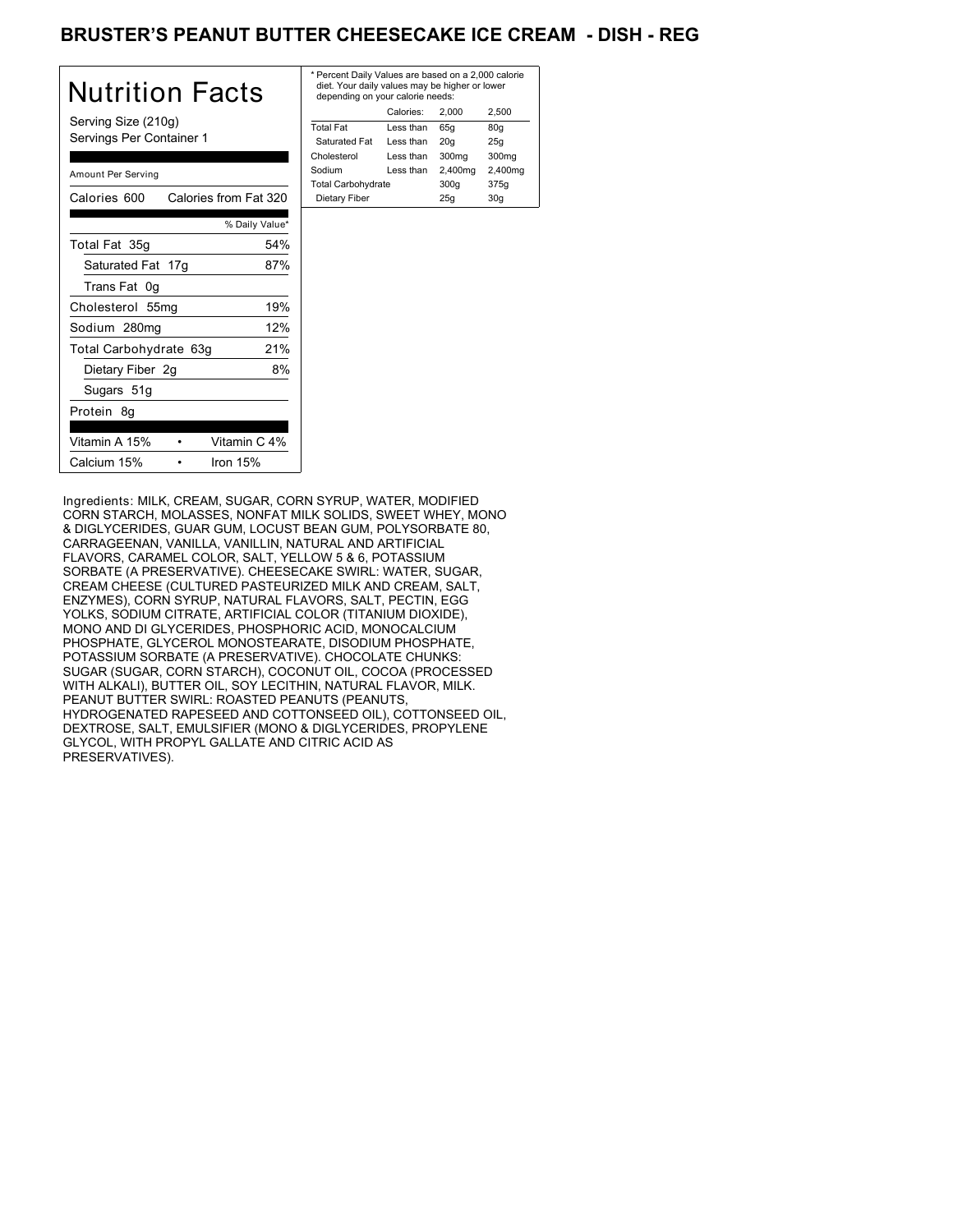# BRUSTER'S PEANUT BUTTER CHEESECAKE ICE CREAM - DISH - LG

| <b>Nutrition Facts</b>                          | * Per<br>diet<br>der |
|-------------------------------------------------|----------------------|
| Serving Size (280g)<br>Servings Per Container 1 | Total<br>Sat<br>Chol |
| Amount Per Serving                              | Sodi<br>Total        |
| Calories from Fat 420<br>Calories 800           | Die                  |
| % Daily Value*                                  |                      |
| Total Fat 47g<br>73%                            |                      |
| 116%<br>Saturated Fat 23g                       |                      |
| Trans Fat 0g                                    |                      |
| 25%<br>Cholesterol 75mg                         |                      |
| Sodium 370mg<br>15%                             |                      |
| 28%<br>Total Carbohydrate 84g                   |                      |
| 11%<br>Dietary Fiber 3g                         |                      |
| Sugars 67g                                      |                      |
| Protein 11g                                     |                      |
| Vitamin A 20%<br>Vitamin C 4%                   |                      |
| Calcium 20%<br>Iron $25%$                       |                      |

| * Percent Daily Values are based on a 2,000 calorie<br>diet. Your daily values may be higher or lower<br>depending on your calorie needs: |           |         |         |
|-------------------------------------------------------------------------------------------------------------------------------------------|-----------|---------|---------|
|                                                                                                                                           | Calories: | 2.000   | 2.500   |
| <b>Total Fat</b>                                                                                                                          | Less than | 65q     | 80q     |
| Saturated Fat                                                                                                                             | Less than | 20q     | 25q     |
| Cholesterol                                                                                                                               | Less than | 300mg   | 300mg   |
| Sodium                                                                                                                                    | Less than | 2,400mg | 2,400mg |
| <b>Total Carbohydrate</b>                                                                                                                 |           | 300q    | 375g    |
| Dietary Fiber                                                                                                                             |           | 25q     | 30q     |
|                                                                                                                                           |           |         |         |

Ingredients: MILK, CREAM, SUGAR, CORN SYRUP, WATER, MODIFIED CORN STARCH, MOLASSES, NONFAT MILK SOLIDS, SWEET WHEY, MONO & DIGLYCERIDES, GUAR GUM, LOCUST BEAN GUM, POLYSORBATE 80, CARRAGEENAN, VANILLA, VANILLIN, NATURAL AND ARTIFICIAL FLAVORS, CARAMEL COLOR, SALT, YELLOW 5 & 6, POTASSIUM SORBATE (A PRESERVATIVE). CHEESECAKE SWIRL: WATER, SUGAR, CREAM CHEESE (CULTURED PASTEURIZED MILK AND CREAM, SALT, ENZYMES), CORN SYRUP, NATURAL FLAVORS, SALT, PECTIN, EGG YOLKS, SODIUM CITRATE, ARTIFICIAL COLOR (TITANIUM DIOXIDE), MONO AND DI GLYCERIDES, PHOSPHORIC ACID, MONOCALCIUM PHOSPHATE, GLYCEROL MONOSTEARATE, DISODIUM PHOSPHATE, POTASSIUM SORBATE (A PRESERVATIVE). CHOCOLATE CHUNKS: SUGAR (SUGAR, CORN STARCH), COCONUT OIL, COCOA (PROCESSED WITH ALKALI), BUTTER OIL, SOY LECITHIN, NATURAL FLAVOR, MILK. PEANUT BUTTER SWIRL: ROASTED PEANUTS (PEANUTS, HYDROGENATED RAPESEED AND COTTONSEED OIL), COTTONSEED OIL, DEXTROSE, SALT, EMULSIFIER (MONO & DIGLYCERIDES, PROPYLENE GLYCOL, WITH PROPYL GALLATE AND CITRIC ACID AS PRESERVATIVES).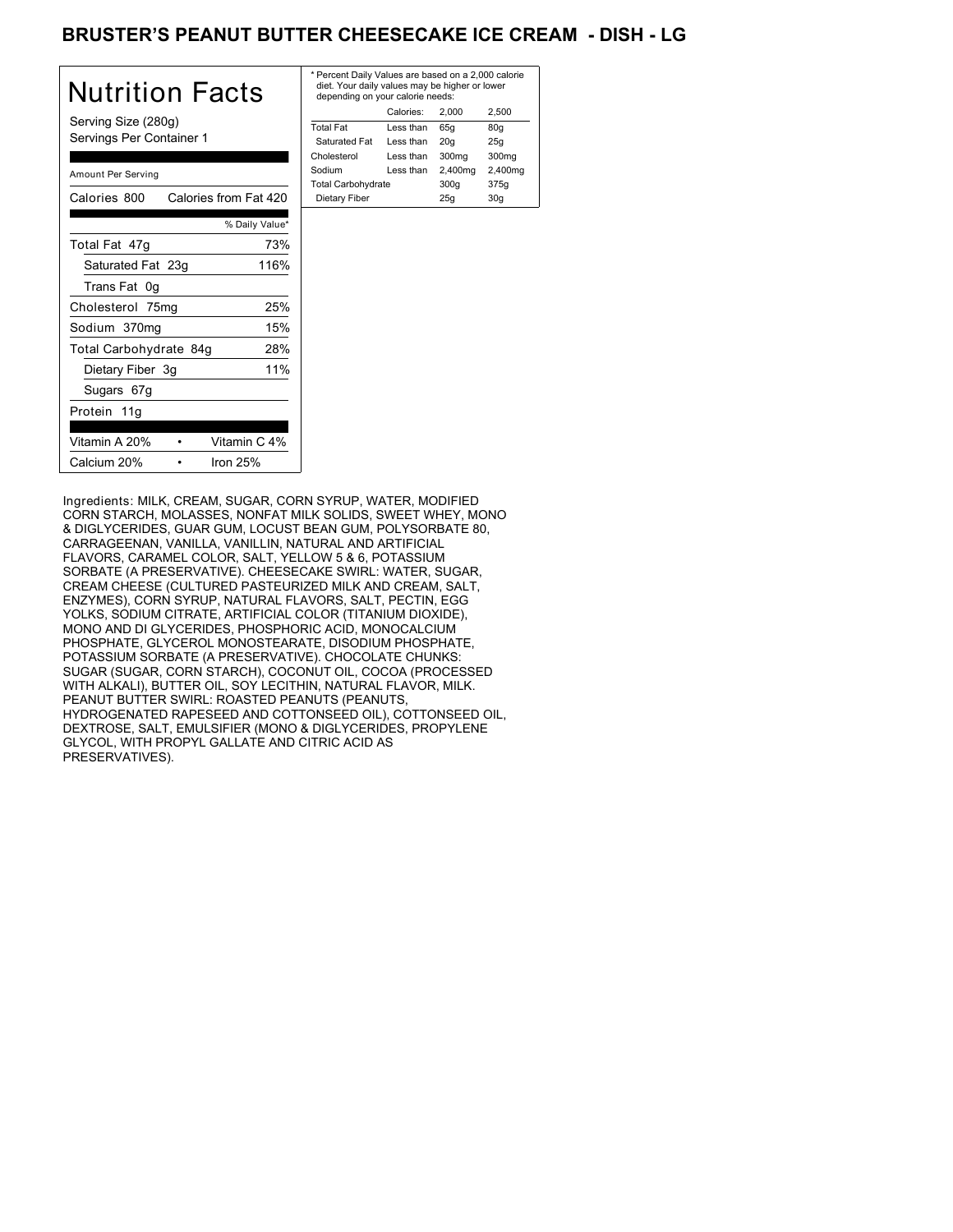## BRUSTER'S PEANUT BUTTER CHEESECAKE ICE CREAM - SUGAR CONE - SM

| Nutrition Facts                                 | * Per<br>die<br>der |
|-------------------------------------------------|---------------------|
| Serving Size (153g)<br>Servings Per Container 1 | Tota<br>Sat<br>Chol |
| Amount Per Serving                              | Sodi<br>Tota        |
| Calories from Fat 210<br>Calories 450           | Die                 |
| % Daily Value*                                  |                     |
| 37%<br>Total Fat 24q                            |                     |
| Saturated Fat 12g<br>58%                        |                     |
| Trans Fat 0g                                    |                     |
| 13%<br>Cholesterol 40mg                         |                     |
| 9%<br>Sodium 210mg                              |                     |
| 18%<br>Total Carbohydrate 54g                   |                     |
| Dietary Fiber 1g<br>5%                          |                     |
| Sugars 37g                                      |                     |
| Protein 6q                                      |                     |
| Vitamin A 8%<br>Vitamin C 2%                    |                     |
| Calcium 15%<br>Iron $15%$                       |                     |

| * Percent Daily Values are based on a 2,000 calorie<br>diet. Your daily values may be higher or lower<br>depending on your calorie needs: |           |         |         |
|-------------------------------------------------------------------------------------------------------------------------------------------|-----------|---------|---------|
|                                                                                                                                           | Calories: | 2.000   | 2.500   |
| <b>Total Fat</b>                                                                                                                          | Less than | 65q     | 80q     |
| Saturated Fat                                                                                                                             | Less than | 20q     | 25q     |
| Cholesterol                                                                                                                               | Less than | 300mg   | 300mg   |
| Sodium                                                                                                                                    | Less than | 2,400mg | 2,400mg |
| <b>Total Carbohydrate</b>                                                                                                                 |           | 300q    | 375g    |
| Dietary Fiber                                                                                                                             |           | 25q     | 30q     |
|                                                                                                                                           |           |         |         |

Ingredients: MILK, CREAM, SUGAR, CORN SYRUP, WATER, MODIFIED CORN STARCH, MOLASSES, NONFAT MILK SOLIDS, SWEET WHEY, MONO & DIGLYCERIDES, GUAR GUM, LOCUST BEAN GUM, POLYSORBATE 80, CARRAGEENAN, VANILLA, VANILLIN, NATURAL AND ARTIFICIAL FLAVORS, CARAMEL COLOR, SALT, YELLOW 5 & 6, POTASSIUM SORBATE (A PRESERVATIVE). CHEESECAKE SWIRL: WATER, SUGAR, CREAM CHEESE (CULTURED PASTEURIZED MILK AND CREAM, SALT, ENZYMES), CORN SYRUP, NATURAL FLAVORS, SALT, PECTIN, EGG YOLKS, SODIUM CITRATE, ARTIFICIAL COLOR (TITANIUM DIOXIDE), MONO AND DI GLYCERIDES, PHOSPHORIC ACID, MONOCALCIUM PHOSPHATE, GLYCEROL MONOSTEARATE, DISODIUM PHOSPHATE, POTASSIUM SORBATE (A PRESERVATIVE). CHOCOLATE CHUNKS: SUGAR (SUGAR, CORN STARCH), COCONUT OIL, COCOA (PROCESSED WITH ALKALI), BUTTER OIL, SOY LECITHIN, NATURAL FLAVOR, MILK. PEANUT BUTTER SWIRL: ROASTED PEANUTS (PEANUTS, HYDROGENATED RAPESEED AND COTTONSEED OIL), COTTONSEED OIL, DEXTROSE, SALT, EMULSIFIER (MONO & DIGLYCERIDES, PROPYLENE GLYCOL, WITH PROPYL GALLATE AND CITRIC ACID AS PRESERVATIVES). SUGAR CONE: ENRICHED WHEAT FLOUR (ENRICHED WITH NIACIN, REDUCED IRON, THIAMIN MONONITRATE, RIBOFLAVIN, FOLIC ACID), TAPIOCA FLOUR, SUGAR, VEGETABLE SHORTENING (SOYBEAN AND/OR CANOLA OIL, MODIFIED PALM OIL, SOY LECITHIN, AND/OR PARTIALLY HYDROGENATED SOYBEAN OIL), OAT FIBER AND/OR VEGETABLE FIBER, SALT, CARAMEL COLOR, ARTIFICIAL FLAVOR, SOY LECITHIN.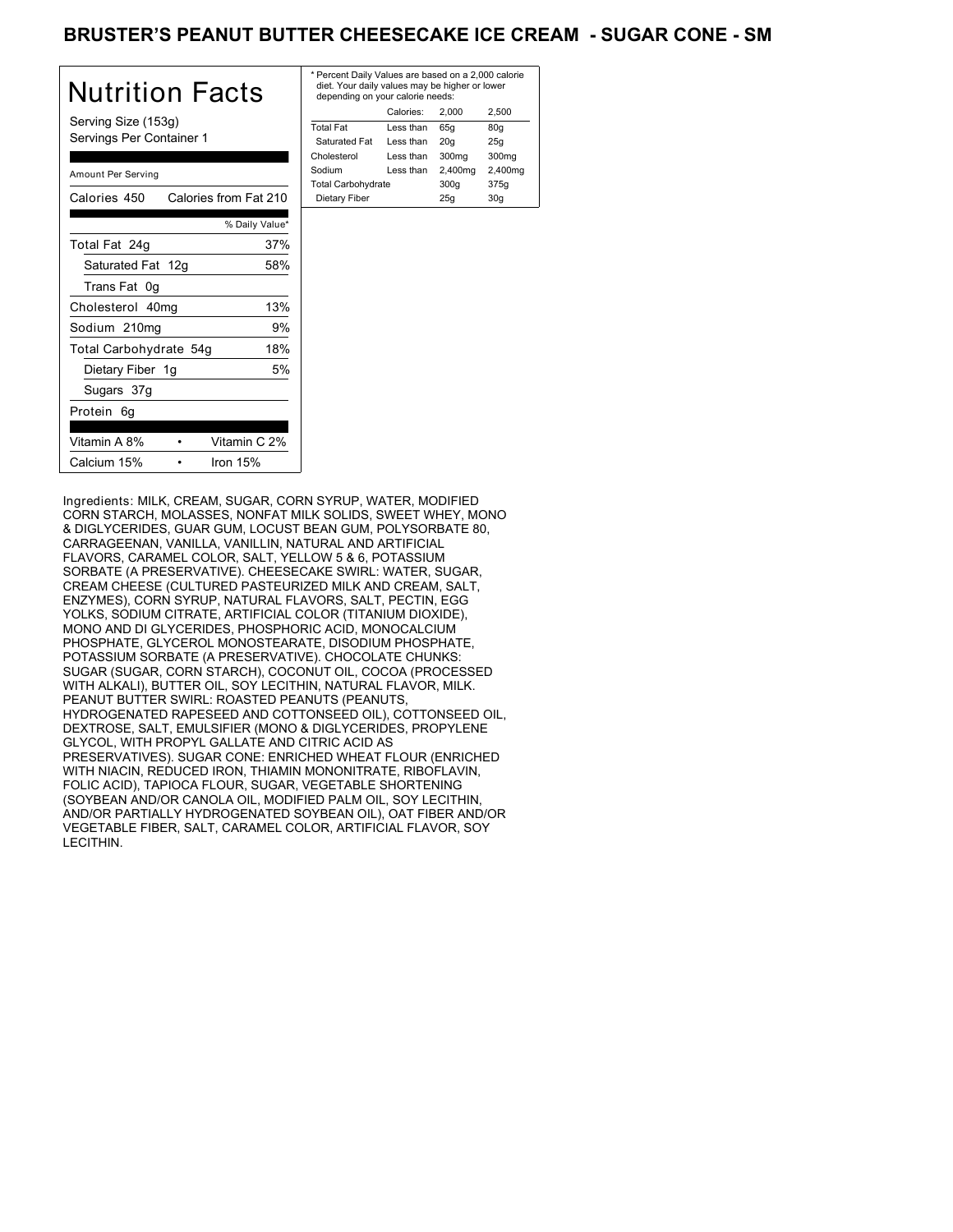## BRUSTER'S PEANUT BUTTER CHEESECAKE ICE CREAM - SUGAR CONE - REG

| Nutrition Facts                                 | * Pe<br>die<br>de |
|-------------------------------------------------|-------------------|
| Serving Size (223g)<br>Servings Per Container 1 | Tota<br>Sa<br>Cho |
| Amount Per Serving                              | Sod<br>Tota       |
| Calories 660 Calories from Fat 320              | Die               |
| % Daily Value*                                  |                   |
| Total Fat 36g<br>55%                            |                   |
| 87%<br>Saturated Fat 17g                        |                   |
| Trans Fat 0g                                    |                   |
| 19%<br>Cholesterol 55mg                         |                   |
| 12%<br>Sodium 300mg                             |                   |
| 25%<br>Total Carbohydrate 75g                   |                   |
| 8%<br>Dietary Fiber 2g                          |                   |
| Sugars 54g                                      |                   |
| Protein 9q                                      |                   |
| Vitamin A 15%<br>Vitamin C 4%                   |                   |
| Calcium 20%<br>Iron $20%$                       |                   |

| * Percent Daily Values are based on a 2,000 calorie<br>diet. Your daily values may be higher or lower<br>depending on your calorie needs: |           |         |         |
|-------------------------------------------------------------------------------------------------------------------------------------------|-----------|---------|---------|
|                                                                                                                                           | Calories: | 2.000   | 2.500   |
| <b>Total Fat</b>                                                                                                                          | Less than | 65q     | 80q     |
| Saturated Fat                                                                                                                             | Less than | 20q     | 25q     |
| Cholesterol                                                                                                                               | Less than | 300mg   | 300mg   |
| Sodium                                                                                                                                    | Less than | 2,400mg | 2,400mg |
| <b>Total Carbohydrate</b>                                                                                                                 |           | 300q    | 375g    |
| Dietary Fiber                                                                                                                             |           | 25q     | 30q     |
|                                                                                                                                           |           |         |         |

Ingredients: MILK, CREAM, SUGAR, CORN SYRUP, WATER, MODIFIED CORN STARCH, MOLASSES, NONFAT MILK SOLIDS, SWEET WHEY, MONO & DIGLYCERIDES, GUAR GUM, LOCUST BEAN GUM, POLYSORBATE 80, CARRAGEENAN, VANILLA, VANILLIN, NATURAL AND ARTIFICIAL FLAVORS, CARAMEL COLOR, SALT, YELLOW 5 & 6, POTASSIUM SORBATE (A PRESERVATIVE). CHEESECAKE SWIRL: WATER, SUGAR, CREAM CHEESE (CULTURED PASTEURIZED MILK AND CREAM, SALT, ENZYMES), CORN SYRUP, NATURAL FLAVORS, SALT, PECTIN, EGG YOLKS, SODIUM CITRATE, ARTIFICIAL COLOR (TITANIUM DIOXIDE), MONO AND DI GLYCERIDES, PHOSPHORIC ACID, MONOCALCIUM PHOSPHATE, GLYCEROL MONOSTEARATE, DISODIUM PHOSPHATE, POTASSIUM SORBATE (A PRESERVATIVE). CHOCOLATE CHUNKS: SUGAR (SUGAR, CORN STARCH), COCONUT OIL, COCOA (PROCESSED WITH ALKALI), BUTTER OIL, SOY LECITHIN, NATURAL FLAVOR, MILK. PEANUT BUTTER SWIRL: ROASTED PEANUTS (PEANUTS, HYDROGENATED RAPESEED AND COTTONSEED OIL), COTTONSEED OIL, DEXTROSE, SALT, EMULSIFIER (MONO & DIGLYCERIDES, PROPYLENE GLYCOL, WITH PROPYL GALLATE AND CITRIC ACID AS PRESERVATIVES). SUGAR CONE: ENRICHED WHEAT FLOUR (ENRICHED WITH NIACIN, REDUCED IRON, THIAMIN MONONITRATE, RIBOFLAVIN, FOLIC ACID), TAPIOCA FLOUR, SUGAR, VEGETABLE SHORTENING (SOYBEAN AND/OR CANOLA OIL, MODIFIED PALM OIL, SOY LECITHIN, AND/OR PARTIALLY HYDROGENATED SOYBEAN OIL), OAT FIBER AND/OR VEGETABLE FIBER, SALT, CARAMEL COLOR, ARTIFICIAL FLAVOR, SOY LECITHIN.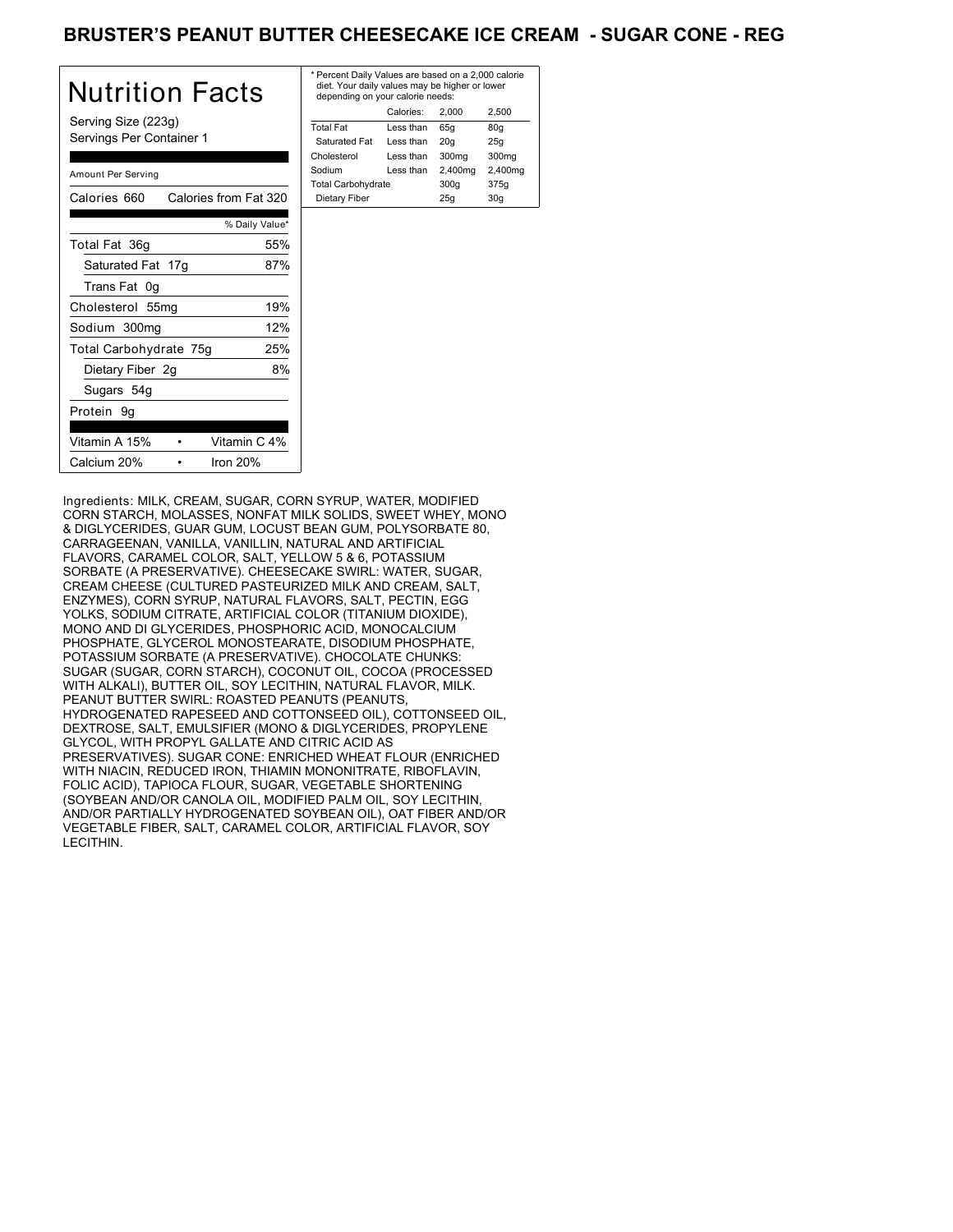## BRUSTER'S PEANUT BUTTER CHEESECAKE ICE CREAM - SUGAR CONE - LG

| Nutrition Facts                                 | $*$ Pe<br>di<br>de |
|-------------------------------------------------|--------------------|
| Serving Size (293g)<br>Servings Per Container 1 | Tot<br>Sa<br>Cho   |
| Amount Per Serving                              | Soc<br>Tot         |
| Calories from Fat 430<br>Calories 860           | Di                 |
| % Daily Value*                                  |                    |
| 73%<br>Total Fat 47g                            |                    |
| 116%<br>Saturated Fat 23g                       |                    |
| Trans Fat 0g                                    |                    |
| 25%<br>Cholesterol 75mg                         |                    |
| 16%<br>Sodium 390mg                             |                    |
| 32%<br>Total Carbohydrate 96g                   |                    |
| 11%<br>Dietary Fiber 3g                         |                    |
| Sugars 70g                                      |                    |
| Protein 11g                                     |                    |
| Vitamin A 20%<br>Vitamin C 4%                   |                    |
| Iron $25%$<br>Calcium 25%                       |                    |

| * Percent Daily Values are based on a 2,000 calorie<br>diet. Your daily values may be higher or lower<br>depending on your calorie needs: |  |                                                        |  |
|-------------------------------------------------------------------------------------------------------------------------------------------|--|--------------------------------------------------------|--|
| Calories:                                                                                                                                 |  | 2.500                                                  |  |
| Less than                                                                                                                                 |  | 80g                                                    |  |
| Less than                                                                                                                                 |  | 25q                                                    |  |
| Less than                                                                                                                                 |  | 300mg                                                  |  |
| Less than                                                                                                                                 |  | 2,400mg                                                |  |
| <b>Total Carbohydrate</b>                                                                                                                 |  | 375g                                                   |  |
|                                                                                                                                           |  | 30q                                                    |  |
|                                                                                                                                           |  | 2.000<br>65q<br>20q<br>300mg<br>2,400mg<br>300q<br>25q |  |

Ingredients: MILK, CREAM, SUGAR, CORN SYRUP, WATER, MODIFIED CORN STARCH, MOLASSES, NONFAT MILK SOLIDS, SWEET WHEY, MONO & DIGLYCERIDES, GUAR GUM, LOCUST BEAN GUM, POLYSORBATE 80, CARRAGEENAN, VANILLA, VANILLIN, NATURAL AND ARTIFICIAL FLAVORS, CARAMEL COLOR, SALT, YELLOW 5 & 6, POTASSIUM SORBATE (A PRESERVATIVE). CHEESECAKE SWIRL: WATER, SUGAR, CREAM CHEESE (CULTURED PASTEURIZED MILK AND CREAM, SALT, ENZYMES), CORN SYRUP, NATURAL FLAVORS, SALT, PECTIN, EGG YOLKS, SODIUM CITRATE, ARTIFICIAL COLOR (TITANIUM DIOXIDE), MONO AND DI GLYCERIDES, PHOSPHORIC ACID, MONOCALCIUM PHOSPHATE, GLYCEROL MONOSTEARATE, DISODIUM PHOSPHATE, POTASSIUM SORBATE (A PRESERVATIVE). CHOCOLATE CHUNKS: SUGAR (SUGAR, CORN STARCH), COCONUT OIL, COCOA (PROCESSED WITH ALKALI), BUTTER OIL, SOY LECITHIN, NATURAL FLAVOR, MILK. PEANUT BUTTER SWIRL: ROASTED PEANUTS (PEANUTS, HYDROGENATED RAPESEED AND COTTONSEED OIL), COTTONSEED OIL, DEXTROSE, SALT, EMULSIFIER (MONO & DIGLYCERIDES, PROPYLENE GLYCOL, WITH PROPYL GALLATE AND CITRIC ACID AS PRESERVATIVES). SUGAR CONE: ENRICHED WHEAT FLOUR (ENRICHED WITH NIACIN, REDUCED IRON, THIAMIN MONONITRATE, RIBOFLAVIN, FOLIC ACID), TAPIOCA FLOUR, SUGAR, VEGETABLE SHORTENING (SOYBEAN AND/OR CANOLA OIL, MODIFIED PALM OIL, SOY LECITHIN, AND/OR PARTIALLY HYDROGENATED SOYBEAN OIL), OAT FIBER AND/OR VEGETABLE FIBER, SALT, CARAMEL COLOR, ARTIFICIAL FLAVOR, SOY LECITHIN.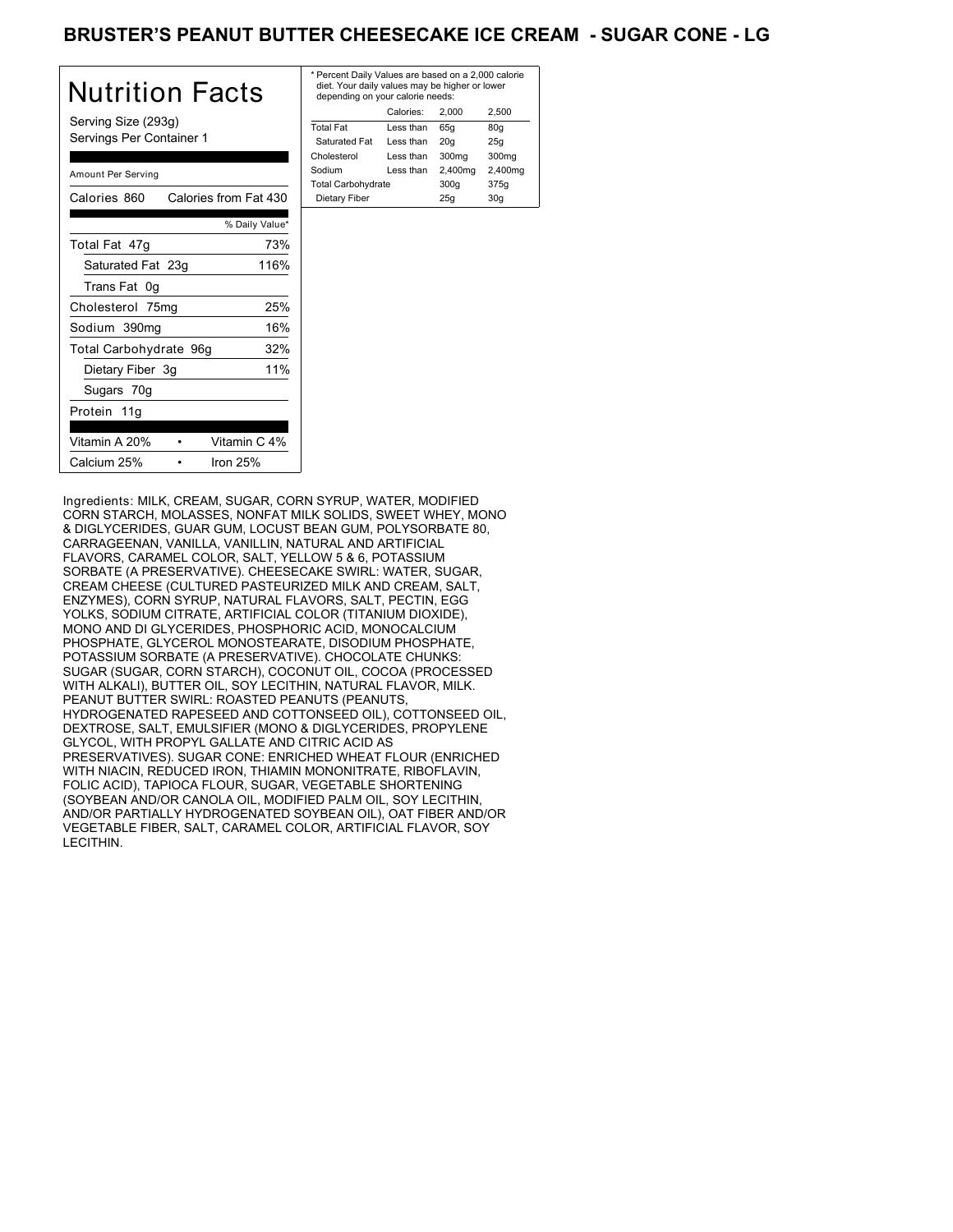## BRUSTER'S PEANUT BUTTER CHEESECAKE ICE CREAM - CAKE CONE - SM

| Nutrition Facts                                 | * Pe<br>die<br>de |
|-------------------------------------------------|-------------------|
| Serving Size (146g)<br>Servings Per Container 1 | Tota<br>Sa<br>Cho |
| Amount Per Serving                              | Sod<br>Tota       |
| Calories from Fat 210<br>Calories 430           | Die               |
| % Daily Value*                                  |                   |
| 36%<br>Total Fat 24g                            |                   |
| Saturated Fat 12g<br>58%                        |                   |
| Trans Fat 0g                                    |                   |
| 13%<br>Cholesterol 40mg                         |                   |
| Sodium 200mg<br>8%                              |                   |
| 16%<br>Total Carbohydrate 47g                   |                   |
| 5%<br>Dietary Fiber 1g                          |                   |
| Sugars 34g                                      |                   |
| Protein 6g                                      |                   |
| Vitamin A 8%<br>Vitamin C 2%                    |                   |
| Calcium 10%<br>Iron $15%$                       |                   |

| * Percent Daily Values are based on a 2,000 calorie<br>diet. Your daily values may be higher or lower<br>depending on your calorie needs: |           |         |         |
|-------------------------------------------------------------------------------------------------------------------------------------------|-----------|---------|---------|
|                                                                                                                                           | Calories: | 2.000   | 2.500   |
| <b>Total Fat</b>                                                                                                                          | Less than | 65q     | 80q     |
| Saturated Fat                                                                                                                             | Less than | 20q     | 25q     |
| Cholesterol                                                                                                                               | Less than | 300mg   | 300mg   |
| Sodium                                                                                                                                    | Less than | 2,400mg | 2,400mg |
| <b>Total Carbohydrate</b>                                                                                                                 |           | 300q    | 375g    |
| Dietary Fiber<br>25q<br>30q                                                                                                               |           |         |         |
|                                                                                                                                           |           |         |         |

Ingredients: MILK, CREAM, SUGAR, CORN SYRUP, WATER, MODIFIED CORN STARCH, MOLASSES, NONFAT MILK SOLIDS, SWEET WHEY, MONO & DIGLYCERIDES, GUAR GUM, LOCUST BEAN GUM, POLYSORBATE 80, CARRAGEENAN, VANILLA, VANILLIN, NATURAL AND ARTIFICIAL FLAVORS, CARAMEL COLOR, SALT, YELLOW 5 & 6, POTASSIUM SORBATE (A PRESERVATIVE). CHEESECAKE SWIRL: WATER, SUGAR, CREAM CHEESE (CULTURED PASTEURIZED MILK AND CREAM, SALT, ENZYMES), CORN SYRUP, NATURAL FLAVORS, SALT, PECTIN, EGG YOLKS, SODIUM CITRATE, ARTIFICIAL COLOR (TITANIUM DIOXIDE), MONO AND DI GLYCERIDES, PHOSPHORIC ACID, MONOCALCIUM PHOSPHATE, GLYCEROL MONOSTEARATE, DISODIUM PHOSPHATE, POTASSIUM SORBATE (A PRESERVATIVE). CHOCOLATE CHUNKS: SUGAR (SUGAR, CORN STARCH), COCONUT OIL, COCOA (PROCESSED WITH ALKALI), BUTTER OIL, SOY LECITHIN, NATURAL FLAVOR, MILK. PEANUT BUTTER SWIRL: ROASTED PEANUTS (PEANUTS, HYDROGENATED RAPESEED AND COTTONSEED OIL), COTTONSEED OIL, DEXTROSE, SALT, EMULSIFIER (MONO & DIGLYCERIDES, PROPYLENE GLYCOL, WITH PROPYL GALLATE AND CITRIC ACID AS PRESERVATIVES). CAKE CONE: ENRICHED WHEAT FLOUR (ENRICHED WITH NIACIN, REDUCED IRON, THIAMIN MONONITRATE, RIBOFLAVIN, FOLIC ACID), TAPIOCA FLOUR, SUGAR, VEGETABLE OIL SHORTENING (SOYBEAN AND/OR CANOLA OIL, MODIFIED PALM OIL, SOY LECITHIN, AND/OR PARTIALLY HYDROGENATED SOYBEAN OIL), LEAVENING (SODIUM BICARBONATE, AMMONIUM BICARBONATE), SALT, NATURAL FLAVOR, ANNATTO (VEGETABLE COLOR).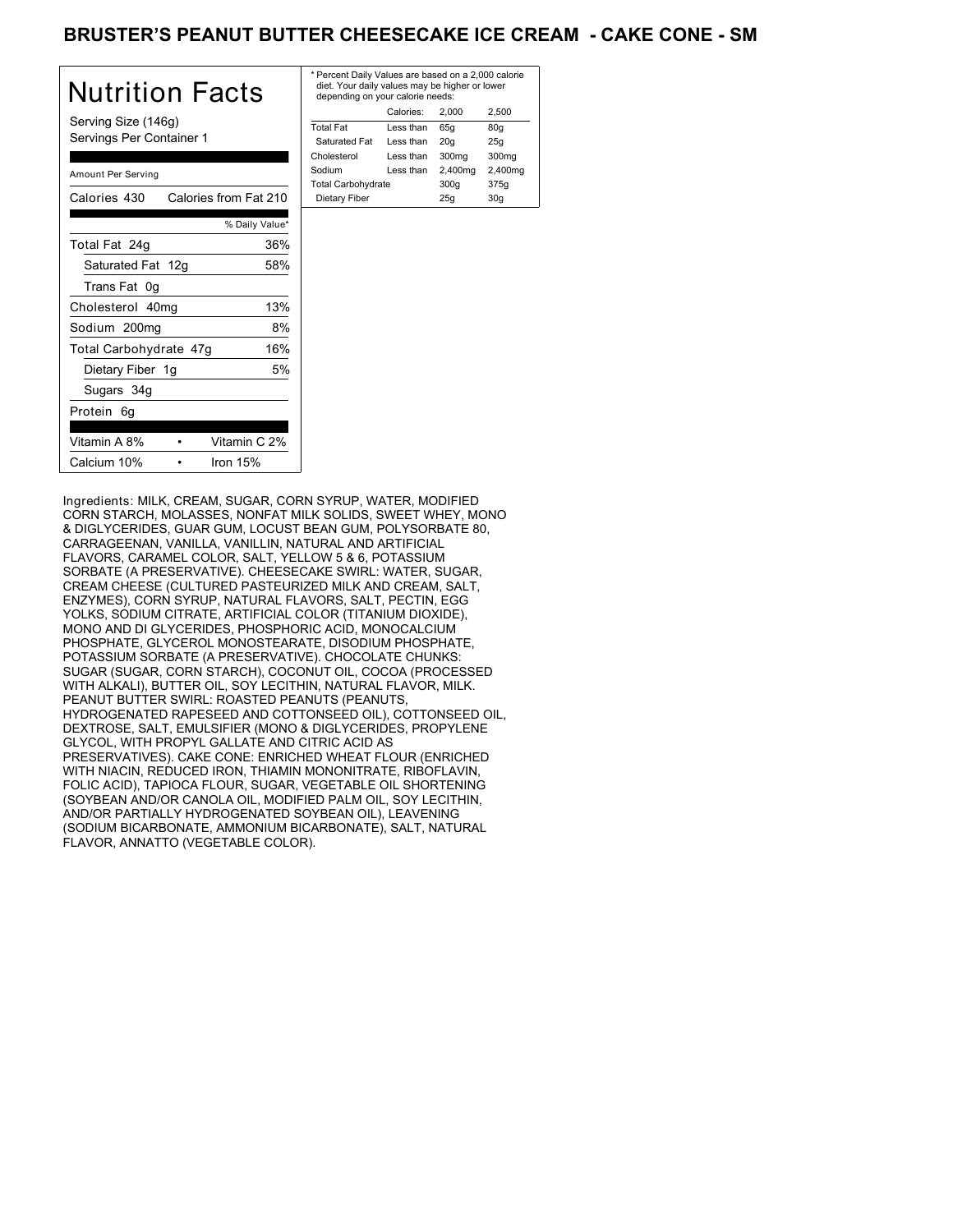## BRUSTER'S PEANUT BUTTER CHEESECAKE ICE CREAM - CAKE CONE - REG

| Nutrition Facts                                 | $*$ Pe<br>die<br>de |
|-------------------------------------------------|---------------------|
| Serving Size (216g)<br>Servings Per Container 1 | Tota<br>Sa<br>Chc   |
| Amount Per Serving                              | Sod<br>Tota         |
| Calories 630<br>Calories from Fat 320           | D <sub>i</sub>      |
| % Daily Value*                                  |                     |
| Total Fat 36g<br>55%                            |                     |
| 87%<br>Saturated Fat 17g                        |                     |
| Trans Fat 0g                                    |                     |
| 19%<br>Cholesterol 55mg                         |                     |
| 12%<br>Sodium 290mg                             |                     |
| Total Carbohydrate 68g<br>23%                   |                     |
| 8%<br>Dietary Fiber 2g                          |                     |
| Sugars 51g                                      |                     |
| Protein 9g                                      |                     |
| Vitamin A 15%<br>Vitamin C 4%                   |                     |
| Iron $20%$<br>Calcium 15%                       |                     |

| * Percent Daily Values are based on a 2,000 calorie<br>diet. Your daily values may be higher or lower<br>depending on your calorie needs: |           |         |         |
|-------------------------------------------------------------------------------------------------------------------------------------------|-----------|---------|---------|
|                                                                                                                                           | Calories: | 2.000   | 2.500   |
| <b>Total Fat</b>                                                                                                                          | Less than | 65q     | 80q     |
| Saturated Fat                                                                                                                             | Less than | 20q     | 25q     |
| Cholesterol                                                                                                                               | Less than | 300mg   | 300mg   |
| Sodium                                                                                                                                    | Less than | 2,400mg | 2,400mg |
| <b>Total Carbohydrate</b>                                                                                                                 |           | 300q    | 375g    |
| Dietary Fiber                                                                                                                             |           | 25q     | 30q     |
|                                                                                                                                           |           |         |         |

Ingredients: MILK, CREAM, SUGAR, CORN SYRUP, WATER, MODIFIED CORN STARCH, MOLASSES, NONFAT MILK SOLIDS, SWEET WHEY, MONO & DIGLYCERIDES, GUAR GUM, LOCUST BEAN GUM, POLYSORBATE 80, CARRAGEENAN, VANILLA, VANILLIN, NATURAL AND ARTIFICIAL FLAVORS, CARAMEL COLOR, SALT, YELLOW 5 & 6, POTASSIUM SORBATE (A PRESERVATIVE). CHEESECAKE SWIRL: WATER, SUGAR, CREAM CHEESE (CULTURED PASTEURIZED MILK AND CREAM, SALT, ENZYMES), CORN SYRUP, NATURAL FLAVORS, SALT, PECTIN, EGG YOLKS, SODIUM CITRATE, ARTIFICIAL COLOR (TITANIUM DIOXIDE), MONO AND DI GLYCERIDES, PHOSPHORIC ACID, MONOCALCIUM PHOSPHATE, GLYCEROL MONOSTEARATE, DISODIUM PHOSPHATE, POTASSIUM SORBATE (A PRESERVATIVE). CHOCOLATE CHUNKS: SUGAR (SUGAR, CORN STARCH), COCONUT OIL, COCOA (PROCESSED WITH ALKALI), BUTTER OIL, SOY LECITHIN, NATURAL FLAVOR, MILK. PEANUT BUTTER SWIRL: ROASTED PEANUTS (PEANUTS, HYDROGENATED RAPESEED AND COTTONSEED OIL), COTTONSEED OIL, DEXTROSE, SALT, EMULSIFIER (MONO & DIGLYCERIDES, PROPYLENE GLYCOL, WITH PROPYL GALLATE AND CITRIC ACID AS PRESERVATIVES). CAKE CONE: ENRICHED WHEAT FLOUR (ENRICHED WITH NIACIN, REDUCED IRON, THIAMIN MONONITRATE, RIBOFLAVIN, FOLIC ACID), TAPIOCA FLOUR, SUGAR, VEGETABLE OIL SHORTENING (SOYBEAN AND/OR CANOLA OIL, MODIFIED PALM OIL, SOY LECITHIN, AND/OR PARTIALLY HYDROGENATED SOYBEAN OIL), LEAVENING (SODIUM BICARBONATE, AMMONIUM BICARBONATE), SALT, NATURAL FLAVOR, ANNATTO (VEGETABLE COLOR).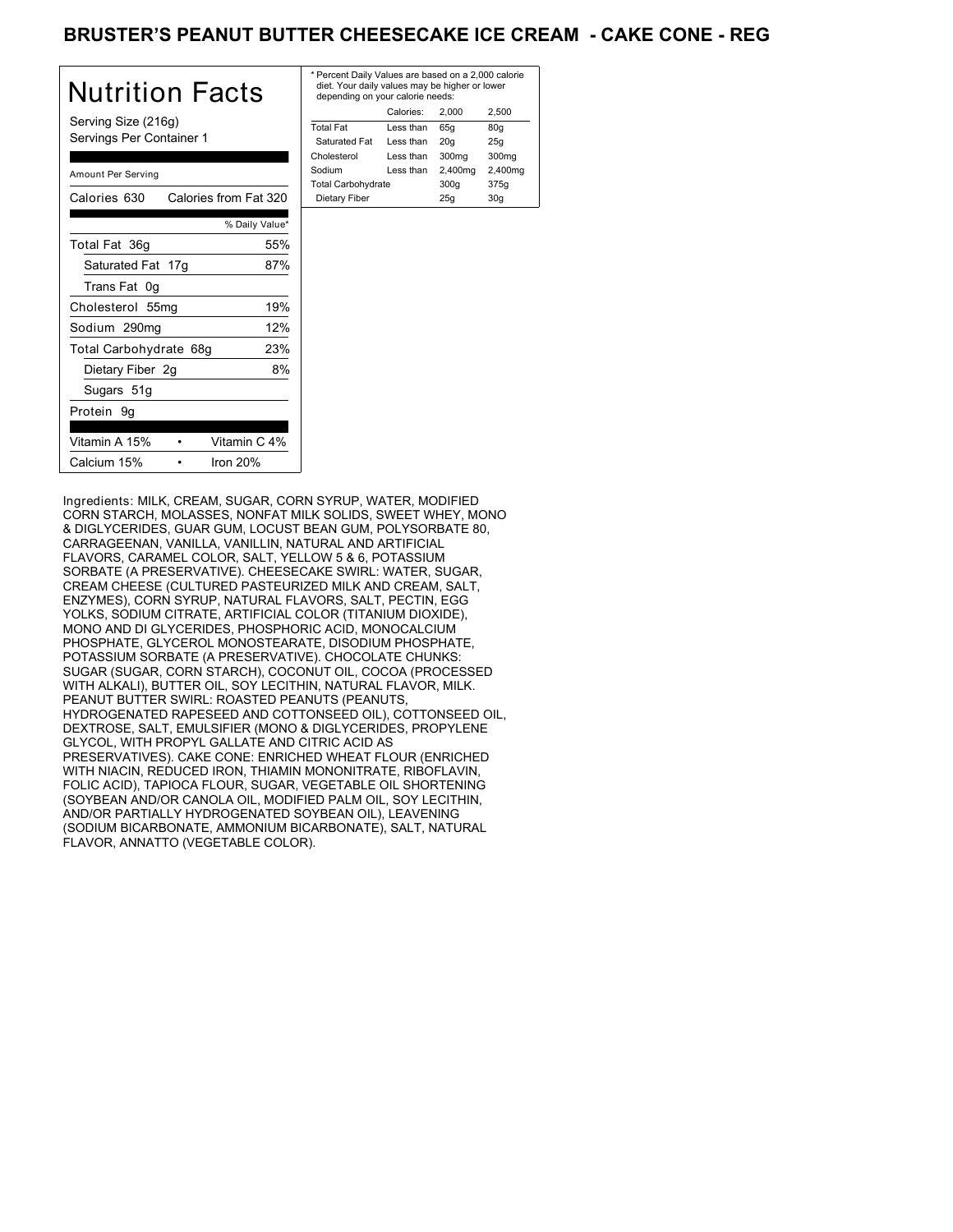## BRUSTER'S PEANUT BUTTER CHEESECAKE ICE CREAM - CAKE CONE - LG

| Nutrition Facts                                 | * P<br>di<br>d  |
|-------------------------------------------------|-----------------|
| Serving Size (286g)<br>Servings Per Container 1 | Tot<br>S.<br>Ch |
| Amount Per Serving                              | So<br>Tot       |
| Calories from Fat 430<br>Calories 830           | D               |
| % Daily Value*                                  |                 |
| 73%<br>Total Fat 47g                            |                 |
| Saturated Fat 23g<br>116%                       |                 |
| Trans Fat 0g                                    |                 |
| 25%<br>Cholesterol 75mg                         |                 |
| 16%<br>Sodium 380mg                             |                 |
| 30%<br>Total Carbohydrate 89g                   |                 |
| 11%<br>Dietary Fiber 3g                         |                 |
| Sugars 68g                                      |                 |
| Protein 11g                                     |                 |
| Vitamin A 20%<br>Vitamin C 4%                   |                 |
| Iron $25%$<br>Calcium 20%                       |                 |

| * Percent Daily Values are based on a 2,000 calorie<br>diet. Your daily values may be higher or lower<br>depending on your calorie needs: |           |         |         |
|-------------------------------------------------------------------------------------------------------------------------------------------|-----------|---------|---------|
|                                                                                                                                           | Calories: | 2.000   | 2.500   |
| <b>Total Fat</b>                                                                                                                          | Less than | 65q     | 80q     |
| Saturated Fat                                                                                                                             | Less than | 20q     | 25q     |
| Cholesterol                                                                                                                               | Less than | 300mg   | 300mg   |
| Sodium                                                                                                                                    | Less than | 2,400mg | 2,400mg |
| <b>Total Carbohydrate</b>                                                                                                                 |           | 300q    | 375g    |
| Dietary Fiber<br>25q<br>30q                                                                                                               |           |         |         |
|                                                                                                                                           |           |         |         |

Ingredients: MILK, CREAM, SUGAR, CORN SYRUP, WATER, MODIFIED CORN STARCH, MOLASSES, NONFAT MILK SOLIDS, SWEET WHEY, MONO & DIGLYCERIDES, GUAR GUM, LOCUST BEAN GUM, POLYSORBATE 80, CARRAGEENAN, VANILLA, VANILLIN, NATURAL AND ARTIFICIAL FLAVORS, CARAMEL COLOR, SALT, YELLOW 5 & 6, POTASSIUM SORBATE (A PRESERVATIVE). CHEESECAKE SWIRL: WATER, SUGAR, CREAM CHEESE (CULTURED PASTEURIZED MILK AND CREAM, SALT, ENZYMES), CORN SYRUP, NATURAL FLAVORS, SALT, PECTIN, EGG YOLKS, SODIUM CITRATE, ARTIFICIAL COLOR (TITANIUM DIOXIDE), MONO AND DI GLYCERIDES, PHOSPHORIC ACID, MONOCALCIUM PHOSPHATE, GLYCEROL MONOSTEARATE, DISODIUM PHOSPHATE, POTASSIUM SORBATE (A PRESERVATIVE). CHOCOLATE CHUNKS: SUGAR (SUGAR, CORN STARCH), COCONUT OIL, COCOA (PROCESSED WITH ALKALI), BUTTER OIL, SOY LECITHIN, NATURAL FLAVOR, MILK. PEANUT BUTTER SWIRL: ROASTED PEANUTS (PEANUTS, HYDROGENATED RAPESEED AND COTTONSEED OIL), COTTONSEED OIL, DEXTROSE, SALT, EMULSIFIER (MONO & DIGLYCERIDES, PROPYLENE GLYCOL, WITH PROPYL GALLATE AND CITRIC ACID AS PRESERVATIVES). CAKE CONE: ENRICHED WHEAT FLOUR (ENRICHED WITH NIACIN, REDUCED IRON, THIAMIN MONONITRATE, RIBOFLAVIN, FOLIC ACID), TAPIOCA FLOUR, SUGAR, VEGETABLE OIL SHORTENING (SOYBEAN AND/OR CANOLA OIL, MODIFIED PALM OIL, SOY LECITHIN, AND/OR PARTIALLY HYDROGENATED SOYBEAN OIL), LEAVENING (SODIUM BICARBONATE, AMMONIUM BICARBONATE), SALT, NATURAL FLAVOR, ANNATTO (VEGETABLE COLOR).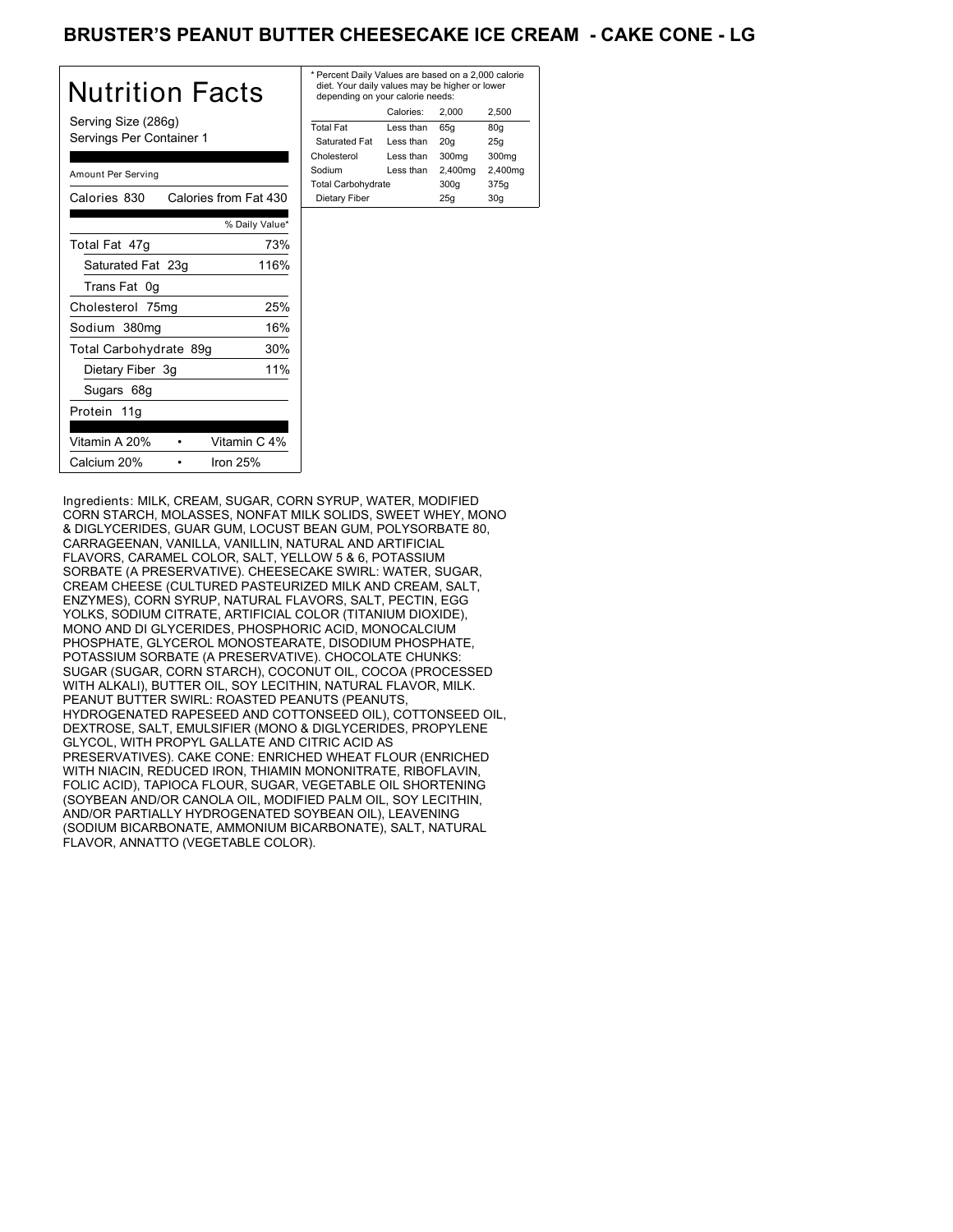## BRUSTER'S PEANUT BUTTER CHEESECAKE ICE CREAM - WAFFLE CONE - SM

| Nutrition Facts                                 | * Per<br>diet<br>dep |
|-------------------------------------------------|----------------------|
| Serving Size (170g)<br>Servings Per Container 1 | Total                |
|                                                 | Satı<br>Chok         |
|                                                 | Sodi                 |
| Amount Per Serving                              | Total                |
| Calories 530<br>Calories from Fat 240           | Diet                 |
| % Daily Value*                                  |                      |
| Total Fat 27g<br>41%                            |                      |
| 62%<br>Saturated Fat 12g                        |                      |
| Trans Fat 0g                                    |                      |
| 15%<br>Cholesterol 45mg                         |                      |
| 8%<br>Sodium 190mg                              |                      |
| 22%<br>Total Carbohydrate 65g                   |                      |
| 5%<br>Dietary Fiber 1g                          |                      |
| Sugars 44g                                      |                      |
| Protein 7g                                      |                      |
| Vitamin A 8%<br>Vitamin C 2%                    |                      |
| Calcium 10%<br>Iron 15%                         |                      |

| * Percent Daily Values are based on a 2,000 calorie<br>diet. Your daily values may be higher or lower<br>depending on your calorie needs: |         |         |  |
|-------------------------------------------------------------------------------------------------------------------------------------------|---------|---------|--|
| Calories:                                                                                                                                 | 2.000   | 2.500   |  |
| Less than                                                                                                                                 | 65q     | 80q     |  |
| Less than                                                                                                                                 | 20q     | 25q     |  |
| Less than                                                                                                                                 | 300mg   | 300mg   |  |
| Less than                                                                                                                                 | 2,400mg | 2,400mg |  |
| <b>Total Carbohydrate</b>                                                                                                                 |         | 375g    |  |
| Dietary Fiber<br>30q<br>25q                                                                                                               |         |         |  |
|                                                                                                                                           |         | 300q    |  |

Ingredients: MILK, CREAM, SUGAR, CORN SYRUP, WATER, MODIFIED CORN STARCH, MOLASSES, NONFAT MILK SOLIDS, SWEET WHEY, MONO & DIGLYCERIDES, GUAR GUM, LOCUST BEAN GUM, POLYSORBATE 80, CARRAGEENAN, VANILLA, VANILLIN, NATURAL AND ARTIFICIAL FLAVORS, CARAMEL COLOR, SALT, YELLOW 5 & 6, POTASSIUM SORBATE (A PRESERVATIVE). CHEESECAKE SWIRL: WATER, SUGAR, CREAM CHEESE (CULTURED PASTEURIZED MILK AND CREAM, SALT, ENZYMES), CORN SYRUP, NATURAL FLAVORS, SALT, PECTIN, EGG YOLKS, SODIUM CITRATE, ARTIFICIAL COLOR (TITANIUM DIOXIDE), MONO AND DI GLYCERIDES, PHOSPHORIC ACID, MONOCALCIUM PHOSPHATE, GLYCEROL MONOSTEARATE, DISODIUM PHOSPHATE, POTASSIUM SORBATE (A PRESERVATIVE). CHOCOLATE CHUNKS: SUGAR (SUGAR, CORN STARCH), COCONUT OIL, COCOA (PROCESSED WITH ALKALI), BUTTER OIL, SOY LECITHIN, NATURAL FLAVOR, MILK. PEANUT BUTTER SWIRL: ROASTED PEANUTS (PEANUTS, HYDROGENATED RAPESEED AND COTTONSEED OIL), COTTONSEED OIL, DEXTROSE, SALT, EMULSIFIER (MONO & DIGLYCERIDES, PROPYLENE GLYCOL, WITH PROPYL GALLATE AND CITRIC ACID AS PRESERVATIVES). WAFFLE CONE: ENRICHED BLEACHED WHEAT FLOUR (ENRICHED WITH NIACIN, REDUCED IRON, THIAMIN MONONITRATE, RIBOFLAVIN, FOLIC ACID), SUGAR, VEGETABLE SHORTENING (PARTIALLY HYDROGENATED SOYBEAN AND COTTONSEED OILS), WHOLE EGG, ARTIFICIAL FLAVOR (INCLUDING MALTODEXTRIN, MODIFIED CORNSTARCH, BUTTER, BUTTERMILK), DEXTROSE, SOY LECITHIN, ARTIFICIAL VANILLA FLAVOR.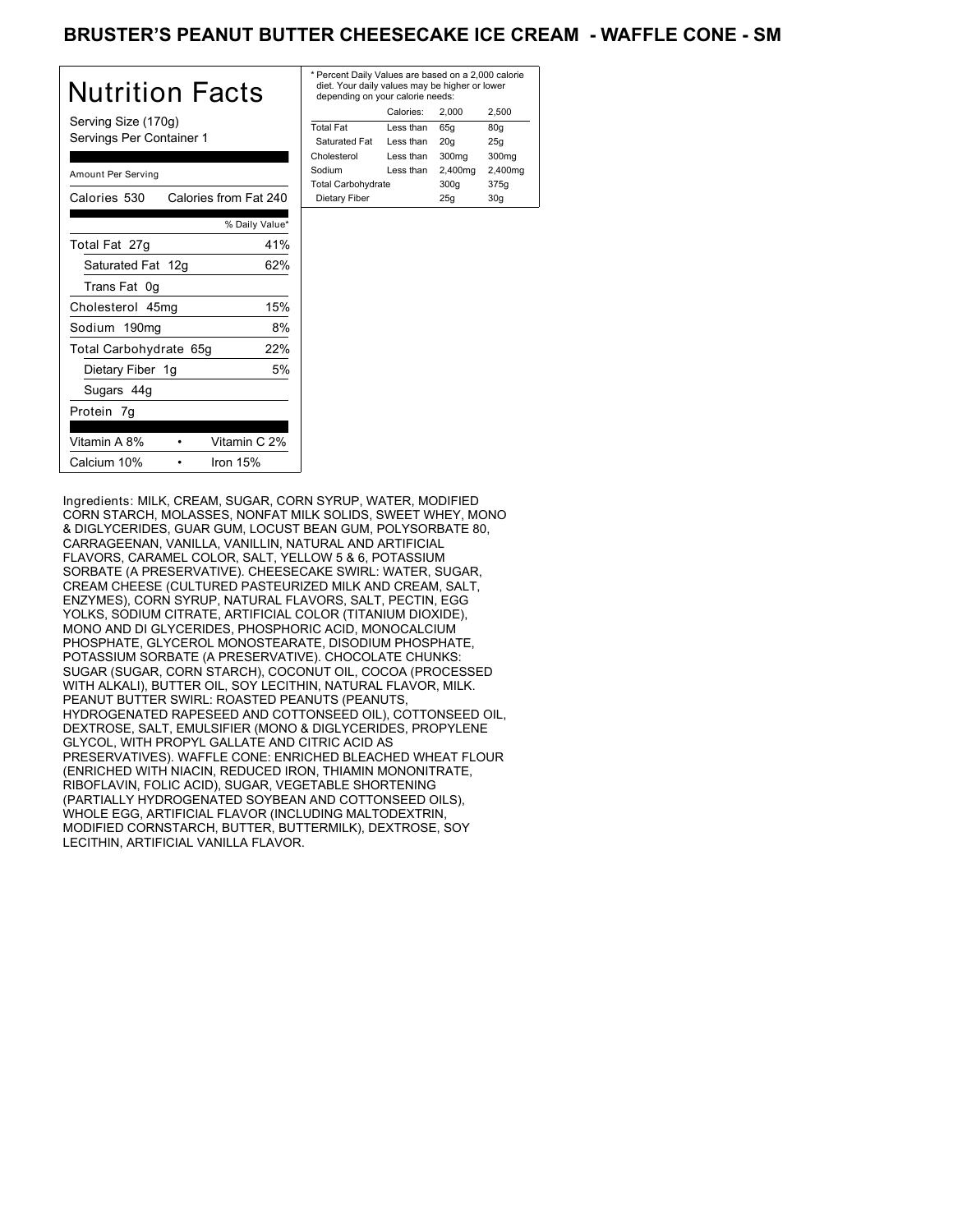## BRUSTER'S PEANUT BUTTER CHEESECAKE ICE CREAM - WAFFLE CONE - REG

| Nutrition Facts                                 | $*$ Pe<br>die<br>de |
|-------------------------------------------------|---------------------|
| Serving Size (240g)<br>Servings Per Container 1 | Tota<br>Sa<br>Cho   |
| Amount Per Serving                              | Soc<br>Tota         |
| Calories from Fat 350<br>Calories 730           | Di                  |
| % Daily Value*                                  |                     |
| 59%<br>Total Fat 39g                            |                     |
| 91%<br>Saturated Fat 18g                        |                     |
| Trans Fat 0g                                    |                     |
| 21%<br>Cholesterol 65mg                         |                     |
| 12%<br>Sodium 280mg                             |                     |
| 29%<br>Total Carbohydrate 86g                   |                     |
| Dietary Fiber 2g<br>8%                          |                     |
| Sugars 61g                                      |                     |
| Protein 10g                                     |                     |
| Vitamin A 15%<br>Vitamin C 4%                   |                     |
| Calcium 15%<br>Iron $20%$                       |                     |

| * Percent Daily Values are based on a 2,000 calorie<br>diet. Your daily values may be higher or lower<br>depending on your calorie needs: |           |         |         |
|-------------------------------------------------------------------------------------------------------------------------------------------|-----------|---------|---------|
|                                                                                                                                           | Calories: | 2.000   | 2.500   |
| <b>Total Fat</b>                                                                                                                          | Less than | 65q     | 80q     |
| Saturated Fat                                                                                                                             | Less than | 20q     | 25q     |
| Cholesterol                                                                                                                               | Less than | 300mg   | 300mg   |
| Sodium                                                                                                                                    | Less than | 2,400mg | 2,400mg |
| <b>Total Carbohydrate</b>                                                                                                                 |           | 300q    | 375g    |
| Dietary Fiber<br>25q<br>30q                                                                                                               |           |         |         |

Ingredients: MILK, CREAM, SUGAR, CORN SYRUP, WATER, MODIFIED CORN STARCH, MOLASSES, NONFAT MILK SOLIDS, SWEET WHEY, MONO & DIGLYCERIDES, GUAR GUM, LOCUST BEAN GUM, POLYSORBATE 80, CARRAGEENAN, VANILLA, VANILLIN, NATURAL AND ARTIFICIAL FLAVORS, CARAMEL COLOR, SALT, YELLOW 5 & 6, POTASSIUM SORBATE (A PRESERVATIVE). CHEESECAKE SWIRL: WATER, SUGAR, CREAM CHEESE (CULTURED PASTEURIZED MILK AND CREAM, SALT, ENZYMES), CORN SYRUP, NATURAL FLAVORS, SALT, PECTIN, EGG YOLKS, SODIUM CITRATE, ARTIFICIAL COLOR (TITANIUM DIOXIDE), MONO AND DI GLYCERIDES, PHOSPHORIC ACID, MONOCALCIUM PHOSPHATE, GLYCEROL MONOSTEARATE, DISODIUM PHOSPHATE, POTASSIUM SORBATE (A PRESERVATIVE). CHOCOLATE CHUNKS: SUGAR (SUGAR, CORN STARCH), COCONUT OIL, COCOA (PROCESSED WITH ALKALI), BUTTER OIL, SOY LECITHIN, NATURAL FLAVOR, MILK. PEANUT BUTTER SWIRL: ROASTED PEANUTS (PEANUTS, HYDROGENATED RAPESEED AND COTTONSEED OIL), COTTONSEED OIL, DEXTROSE, SALT, EMULSIFIER (MONO & DIGLYCERIDES, PROPYLENE GLYCOL, WITH PROPYL GALLATE AND CITRIC ACID AS PRESERVATIVES). WAFFLE CONE: ENRICHED BLEACHED WHEAT FLOUR (ENRICHED WITH NIACIN, REDUCED IRON, THIAMIN MONONITRATE, RIBOFLAVIN, FOLIC ACID), SUGAR, VEGETABLE SHORTENING (PARTIALLY HYDROGENATED SOYBEAN AND COTTONSEED OILS), WHOLE EGG, ARTIFICIAL FLAVOR (INCLUDING MALTODEXTRIN, MODIFIED CORNSTARCH, BUTTER, BUTTERMILK), DEXTROSE, SOY LECITHIN, ARTIFICIAL VANILLA FLAVOR.